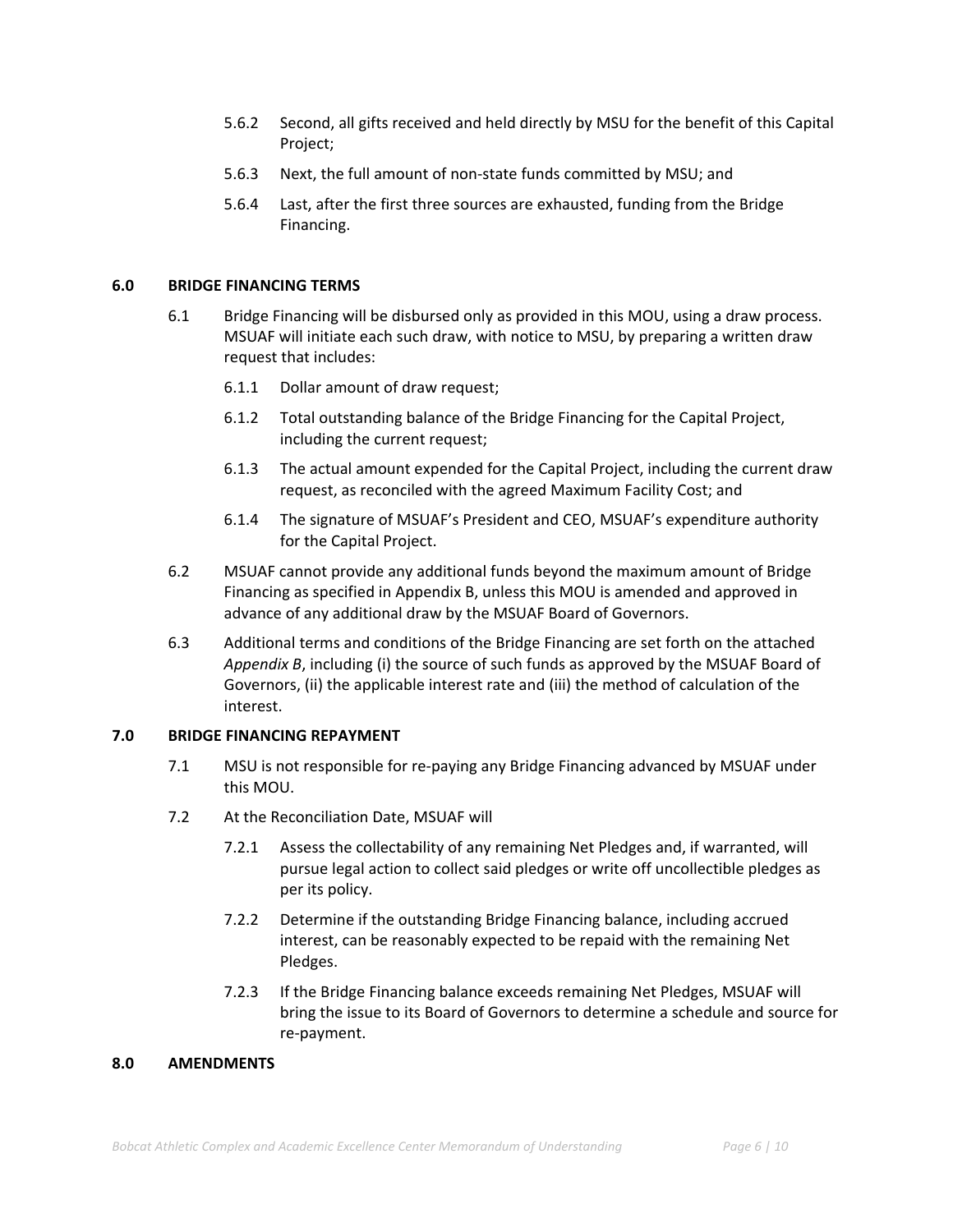8.1 Any proposal to amend this MOU must be made in writing and by the proposing party to the other party. The proposal shall include a brief written explanation of the amendment and any applicable underlying assumptions. Any agreed amendment shall not be binding until it is signed by the authorized officers of both parties.

### **9.0 DISPUTE RESOLUTION PROVISION**

- 9.1 As set forth in the November 22, 2017 Memorandum of Understanding between the parties, MSU and MSUAF agree that their relationship is of paramount importance to the ongoing and future successes of both parties and that the parties are equally committed to developing and maintain a close relationship through open communication, trust and cooperation. Accordingly, MSU and MSUAF do not anticipate any disputes in fulfilling the terms and conditions of this MOU.
- manner. 9.2 Nonetheless, if any questions regarding the meaning or implementation of the provisions of this MOU arise, MSU and MSUAF shall use their best efforts to resolve any such question through good faith negotiations. After any question is brought to the attention of one party by the other party in writing, MSU's \_\_\_TBD\_\_\_ and MSUAF's Vice President of Finance and Accounting shall meet in person to discuss a mutually agreeable resolution of the matter. If that effort is not successful, MSU's President and MSUAF's President and CEO shall each invite applicable members of their respective leadership teams to meet in person to endeavor to resolve the question in a timely
- **10.0** MSU and MSUAF have caused this MOU to be executed by their duly authorized officers as of the date set forth below.

## MONTANA STATE UNIVERSITY

By:

President Waded Cruzado

Date: \_\_\_\_\_\_\_\_\_\_\_\_\_\_\_\_\_\_, 2019

# MONTANA STATE UNIVERSITY FOUNDATION, INC.

By:

Chris Murray, President & CEO

Date: \_\_\_\_\_\_\_\_\_\_\_\_\_\_\_\_\_\_, 2019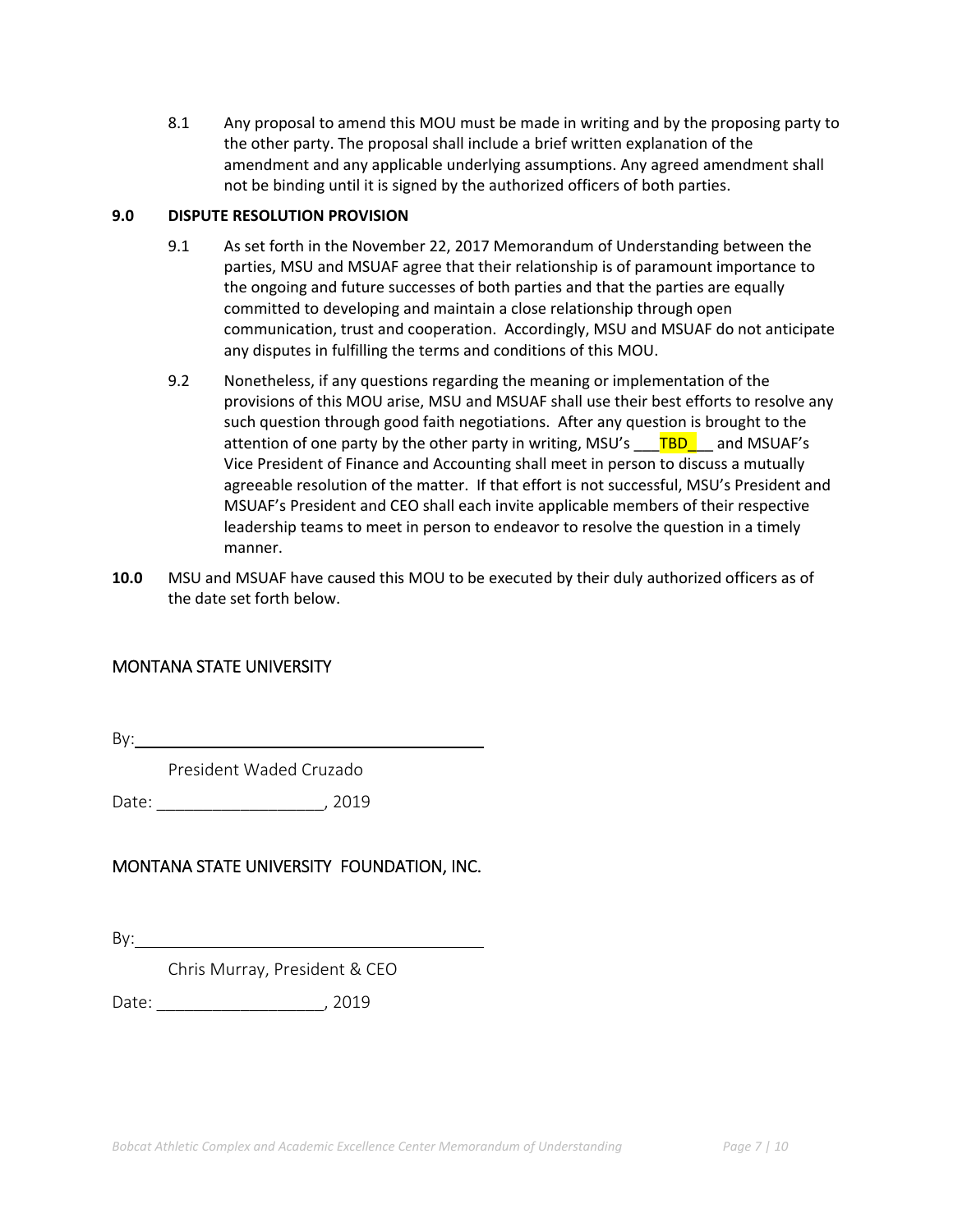#### APPENDIX A

#### TOTAL PROJECT COST CALCULATION

The agreed upon Total Project Cost for this Capital Project includes:

| Cost                                          | Amount       |
|-----------------------------------------------|--------------|
| Maximum Facility Cost <sup>(1)</sup>          | \$15,520,000 |
| <b>Estimated Interest on Bridge Financing</b> | 765,000      |
| Provision for Uncollectible Pledges           | 810,000      |
| <b>MSUAF Gift Fees</b>                        | 750,000      |
| <b>MSUAF Facility Fee</b>                     | 155,000      |
| <b>Total Project Cost</b>                     | \$18,000,000 |

 the benefit of this Capital Project. These costs are included in the Maximum Facility Cost. <sup>(1)</sup> As of the date of this MOU,  $\zeta$  \_\_\_\_\_\_\_<sup>TBD</sup>\_\_\_\_\_\_ has already been expended out of MSUAF fund 92748 for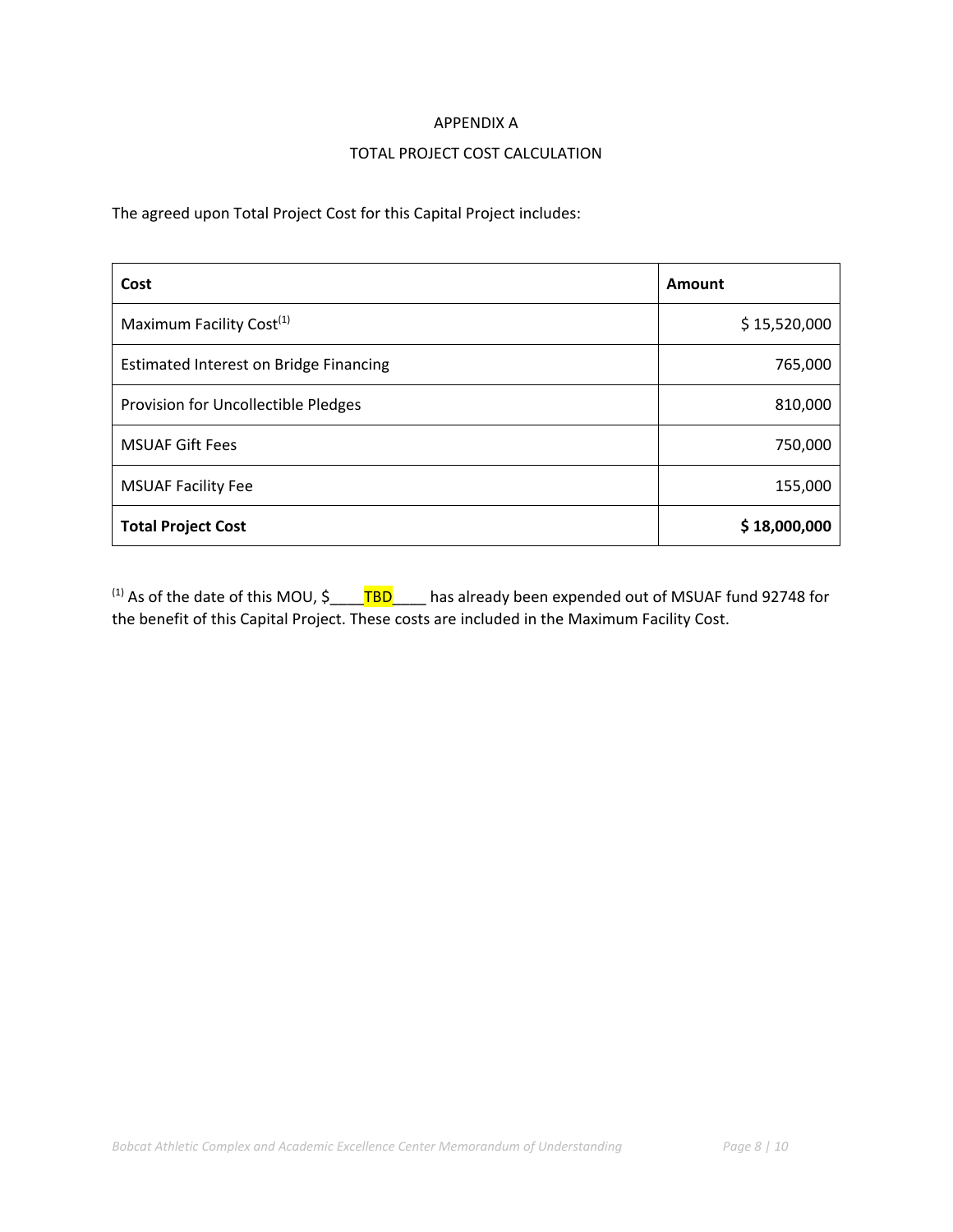#### APPENDIX B

#### TERMS AND CONDITIONS OF CAPITAL PROJECT BRIDGE FINANCING

#### 1.0 **MAXIMUM BRIDGE FINANCING AMOUNT**

- 1.1 MSUAF will advance a maximum of  $\frac{1}{2}$  TBD in Bridge Financing to the Capital Project, provided sufficient Net Pledges exist as described in Appendix B 1.2.
- 1.2 At no time can the outstanding balance, including both principal and accrued interest, exceed this maximum.
- 1.3 At no time can the outstanding Bridge Financing balance, including both principal and accrued interest, exceed Net Pledges; this limitation may cause MSUAF to be unable to provide the full maximum amount indicated in Appendix B 1.0.

#### **2.0 INTEREST CALCULATION**

- 2.1 Because MSUAF is advancing funds out of the **[TBD: Short Term Pool/Long Term** Pool/external lender] and forgoing investment earnings on these funds [or TBD: paying interest and fees to an external lender], MSUAF will assess interest charges on the Bridge Financing outstanding balance.
- 2.2 Annual Rate: TBD
- 2.3 Interest computed monthly starting on the first day of the month after the date of the first draw; interest can accrue and will become part of the outstanding balance.
- 2.4 Pledge payments received during a month will reduce the outstanding balance prior to the calculation of interest for that month.
- 2.5 Computed monthly on 365/365 simple interest basis; that is by applying the ratio of the balance is outstanding in that month. interest rate over the number of days in a year, multiplied by the average outstanding balance for the previous month, multiplied by the actual number of days the principal

#### **3.0 REPAYMENT**

Net Gifts Collected received by MSUAF after the first Bridge Financing draw will be applied as payment to the outstanding Bridge Financing balance.